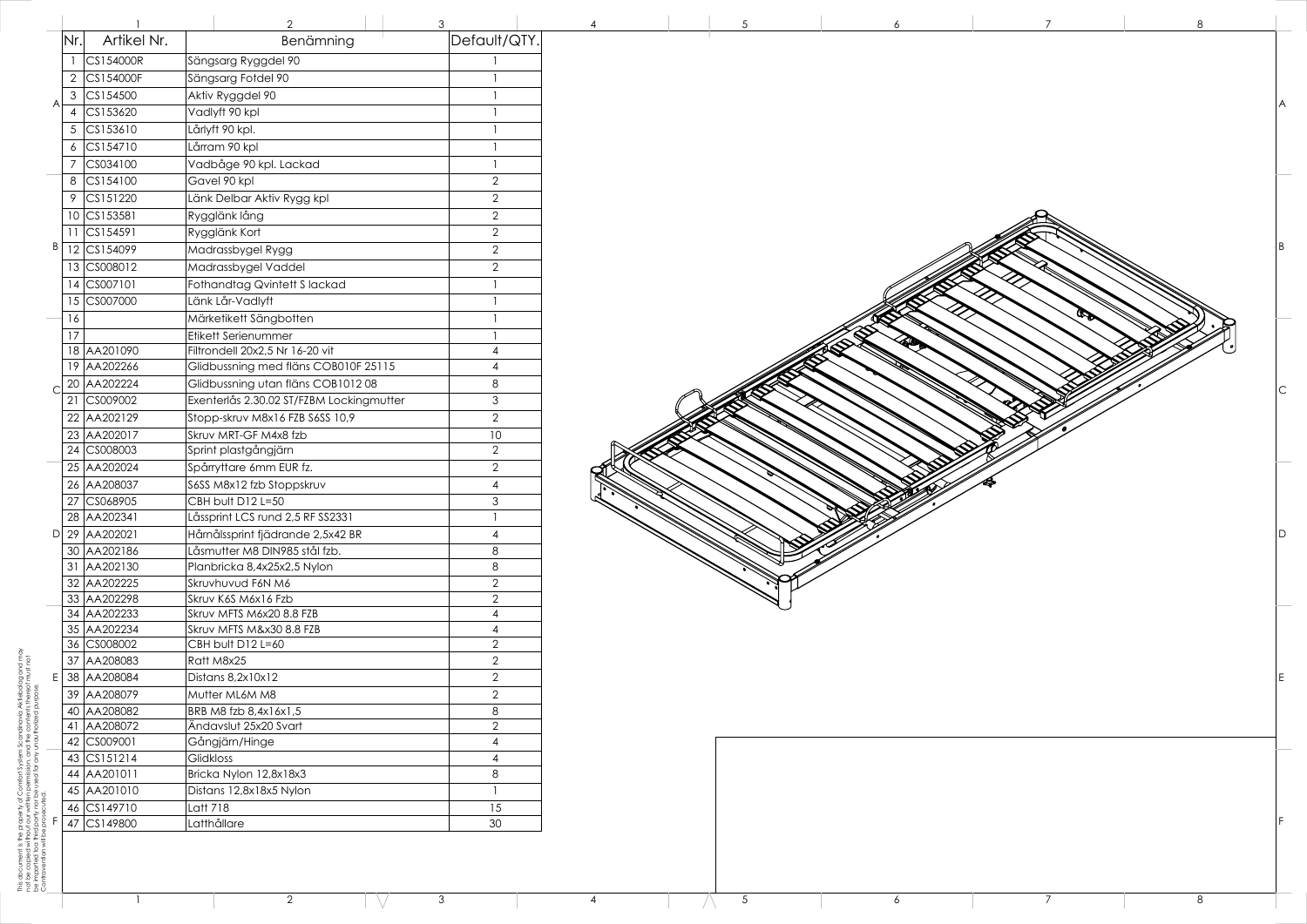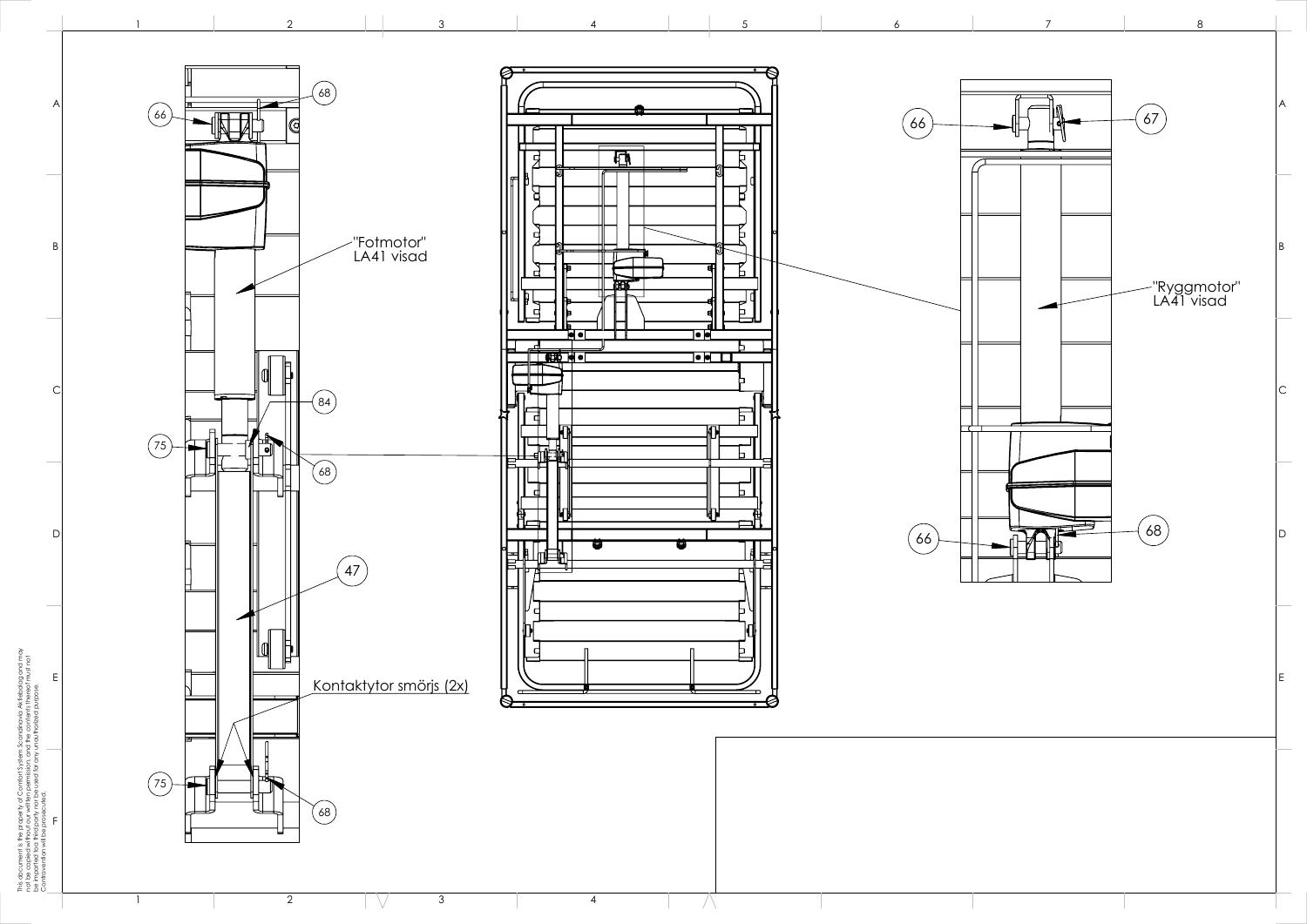|          |                                                                                                                                                   |                                                                                                                                                                                                                                                       | A                                                                                                                                                     |
|----------|---------------------------------------------------------------------------------------------------------------------------------------------------|-------------------------------------------------------------------------------------------------------------------------------------------------------------------------------------------------------------------------------------------------------|-------------------------------------------------------------------------------------------------------------------------------------------------------|
|          |                                                                                                                                                   |                                                                                                                                                                                                                                                       |                                                                                                                                                       |
|          |                                                                                                                                                   | I.                                                                                                                                                                                                                                                    |                                                                                                                                                       |
|          |                                                                                                                                                   | 1                                                                                                                                                                                                                                                     | B                                                                                                                                                     |
|          |                                                                                                                                                   | 1                                                                                                                                                                                                                                                     |                                                                                                                                                       |
|          | Etikett Serienummer                                                                                                                               | 1                                                                                                                                                                                                                                                     |                                                                                                                                                       |
| AA202266 | Glidbussning med fläns COB010F 25115                                                                                                              | 4                                                                                                                                                                                                                                                     |                                                                                                                                                       |
| AA202224 | Glidbussning utan fläns COB101208                                                                                                                 | 8                                                                                                                                                                                                                                                     |                                                                                                                                                       |
| CS009002 | Exenterlås 2.30.02 ST/FZBM<br>Lockingmutter                                                                                                       | 3                                                                                                                                                                                                                                                     |                                                                                                                                                       |
| AA208037 | S6SS M8x12 fzb Stoppskruv                                                                                                                         | 4                                                                                                                                                                                                                                                     |                                                                                                                                                       |
| CS068905 | CBH bult D12 L=50                                                                                                                                 | 1                                                                                                                                                                                                                                                     |                                                                                                                                                       |
| AA202021 | Hårnålssprint fjädrande 2,5x42 BR                                                                                                                 | 1                                                                                                                                                                                                                                                     | С                                                                                                                                                     |
| AA202186 | Låsmutter M8 DIN985 stål fzb.                                                                                                                     | 8                                                                                                                                                                                                                                                     |                                                                                                                                                       |
| AA202130 | Planbricka 8,4x25x2,5 Nylon                                                                                                                       | 8                                                                                                                                                                                                                                                     |                                                                                                                                                       |
| AA202225 | Skruvhuvud F6N M6                                                                                                                                 | $\overline{2}$                                                                                                                                                                                                                                        |                                                                                                                                                       |
| AA202233 | Skruv MFTS M6x20 8.8 FZB                                                                                                                          | 4                                                                                                                                                                                                                                                     |                                                                                                                                                       |
| AA202234 | Skruv MFTS M&x30 8.8 FZB                                                                                                                          | $\overline{\mathcal{A}}$                                                                                                                                                                                                                              |                                                                                                                                                       |
| CS151214 | Glidkloss                                                                                                                                         | 4                                                                                                                                                                                                                                                     |                                                                                                                                                       |
| AA201011 | Bricka Nylon 12,8x18x3                                                                                                                            | 8                                                                                                                                                                                                                                                     |                                                                                                                                                       |
| CS154100 | Gavel 90 kpl                                                                                                                                      | $\overline{2}$                                                                                                                                                                                                                                        | D                                                                                                                                                     |
| AA202017 | Skruv MRT-GF M4x8 fzb                                                                                                                             | 6                                                                                                                                                                                                                                                     |                                                                                                                                                       |
|          | Skruv K6S M6x16 Fzb                                                                                                                               |                                                                                                                                                                                                                                                       |                                                                                                                                                       |
|          |                                                                                                                                                   |                                                                                                                                                                                                                                                       |                                                                                                                                                       |
| AA208083 | Ratt M8x25                                                                                                                                        |                                                                                                                                                                                                                                                       |                                                                                                                                                       |
|          |                                                                                                                                                   |                                                                                                                                                                                                                                                       |                                                                                                                                                       |
|          |                                                                                                                                                   |                                                                                                                                                                                                                                                       |                                                                                                                                                       |
|          |                                                                                                                                                   |                                                                                                                                                                                                                                                       |                                                                                                                                                       |
|          |                                                                                                                                                   |                                                                                                                                                                                                                                                       | Ε                                                                                                                                                     |
|          |                                                                                                                                                   |                                                                                                                                                                                                                                                       |                                                                                                                                                       |
|          |                                                                                                                                                   |                                                                                                                                                                                                                                                       |                                                                                                                                                       |
|          |                                                                                                                                                   |                                                                                                                                                                                                                                                       |                                                                                                                                                       |
|          | Artikel Nr.<br>CS153620<br>CS153610<br>AA202298<br>CS151220<br>CS154591<br>CS153581<br>CS154000R<br>CS154000F<br>AA208084<br>AA208079<br>AA208082 | Benämning<br>Vadlyft 90 kpl<br>Lårlyft 90 kpl.<br>Märketikett Sängbotten<br>Länk Delbar Aktiv Rygg kpl<br>Rygglänk Kort<br>Rygglänk lång<br>Sängsarg Ryggdel 90<br>Sängsarg Fotdel 90<br>Distans 8,2x10x12<br>Mutter ML6M M8<br>BRB M8 fzb 8,4x16x1,5 | Exp/QTY.<br>$\overline{2}$<br>$\overline{2}$<br>$\overline{2}$<br>$\overline{2}$<br>$\overline{2}$<br>1<br>1<br>$\overline{2}$<br>$\overline{2}$<br>8 |



A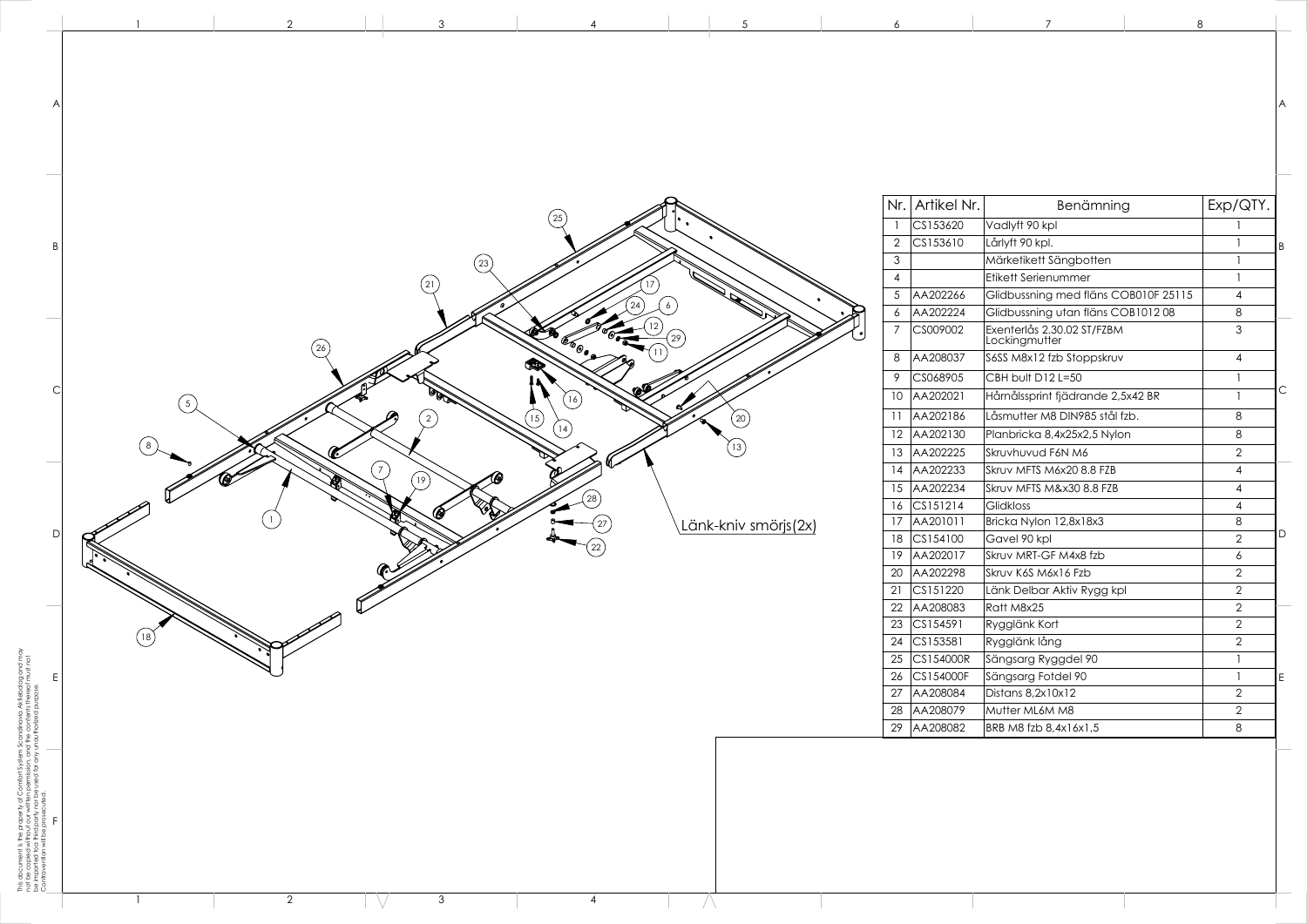This document is the property of Comfort System Scandinavia Aktiebolag and may



| 7                                                                                                                                        | $\circ$                                                                           |   |
|------------------------------------------------------------------------------------------------------------------------------------------|-----------------------------------------------------------------------------------|---|
|                                                                                                                                          |                                                                                   | Α |
|                                                                                                                                          |                                                                                   | B |
| αţ<br>며                                                                                                                                  |                                                                                   | С |
|                                                                                                                                          |                                                                                   | D |
| Benämning<br>ktiv Ryggdel 90<br><b>utthållare</b><br>att 718<br>adrassbygel Rygg<br>trondell 20x2,5 Nr 16-20 vit<br>ndavslut 25x20 Svart | Rygg/QTY.<br>1<br>12<br>$rac{6}{2}$<br>$\overline{\mathcal{A}}$<br>$\overline{2}$ | E |
|                                                                                                                                          |                                                                                   |   |

 $\circ$ 

 $\overline{7}$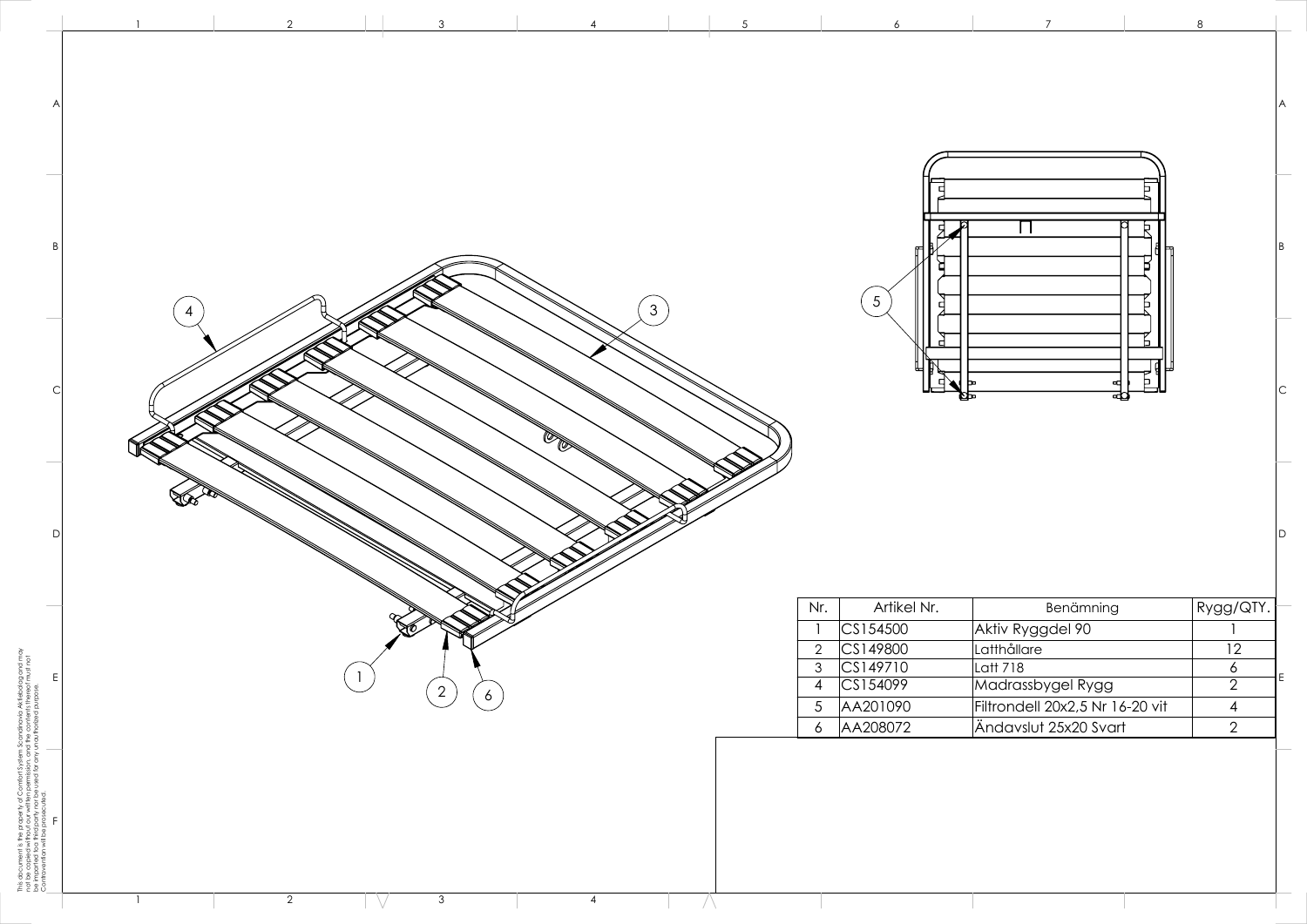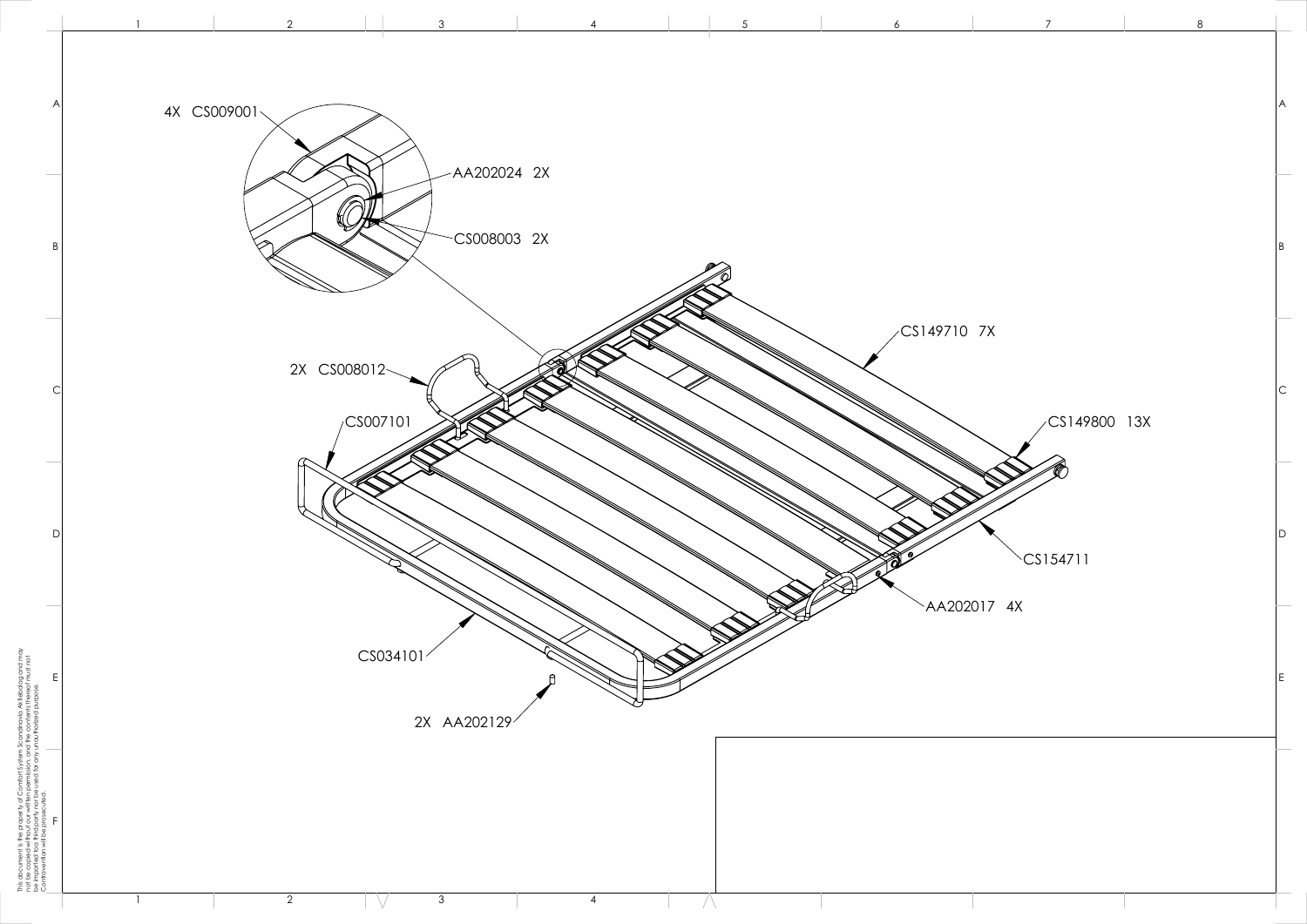|  | $\mathcal{S}$ |                               |                                                                                                                                                                               |                                                 |                                |  |
|--|---------------|-------------------------------|-------------------------------------------------------------------------------------------------------------------------------------------------------------------------------|-------------------------------------------------|--------------------------------|--|
|  |               |                               |                                                                                                                                                                               |                                                 |                                |  |
|  |               |                               |                                                                                                                                                                               |                                                 |                                |  |
|  |               | NR.                           | Artikel Nr.                                                                                                                                                                   | <b>Benämning</b>                                |                                |  |
|  |               |                               | J14983                                                                                                                                                                        | Benmotor LA40                                   | Motorsystem<br>Sängbotten/QTY. |  |
|  |               | $2^{\circ}$                   | $00914657 - 1250 - B$                                                                                                                                                         | Motorkabel Fotmotor                             |                                |  |
|  |               | 3 <sup>1</sup>                | $ 00914681 - 1100 $                                                                                                                                                           | Motorkabel till ryggmotor                       |                                |  |
|  |               | $\overline{4}$                | J14982                                                                                                                                                                        | Ryggmotor LA40                                  |                                |  |
|  |               |                               | 5 AA-208080-1                                                                                                                                                                 | Kabelnumrering #1                               |                                |  |
|  |               | 6 <sup>7</sup><br>$7^{\circ}$ | AA-208080-3                                                                                                                                                                   | Kabelnumrering #3                               | 2                              |  |
|  |               |                               | AA208033                                                                                                                                                                      | Buntband 4,8x200mm Natur                        |                                |  |
|  |               |                               |                                                                                                                                                                               |                                                 |                                |  |
|  |               | (S                            | Vistakullevägen 18<br>SE-561 46 Huskvarna<br>Sweden<br>$\underset{\textit{for trygg omr\textit{and}}}{\text{ComfortSystem}}$<br>Tel +46 (0)36 515 90<br>info@comfortsystem.se | Titel / Benämning<br>Motorsystem Sängbotten CS4 |                                |  |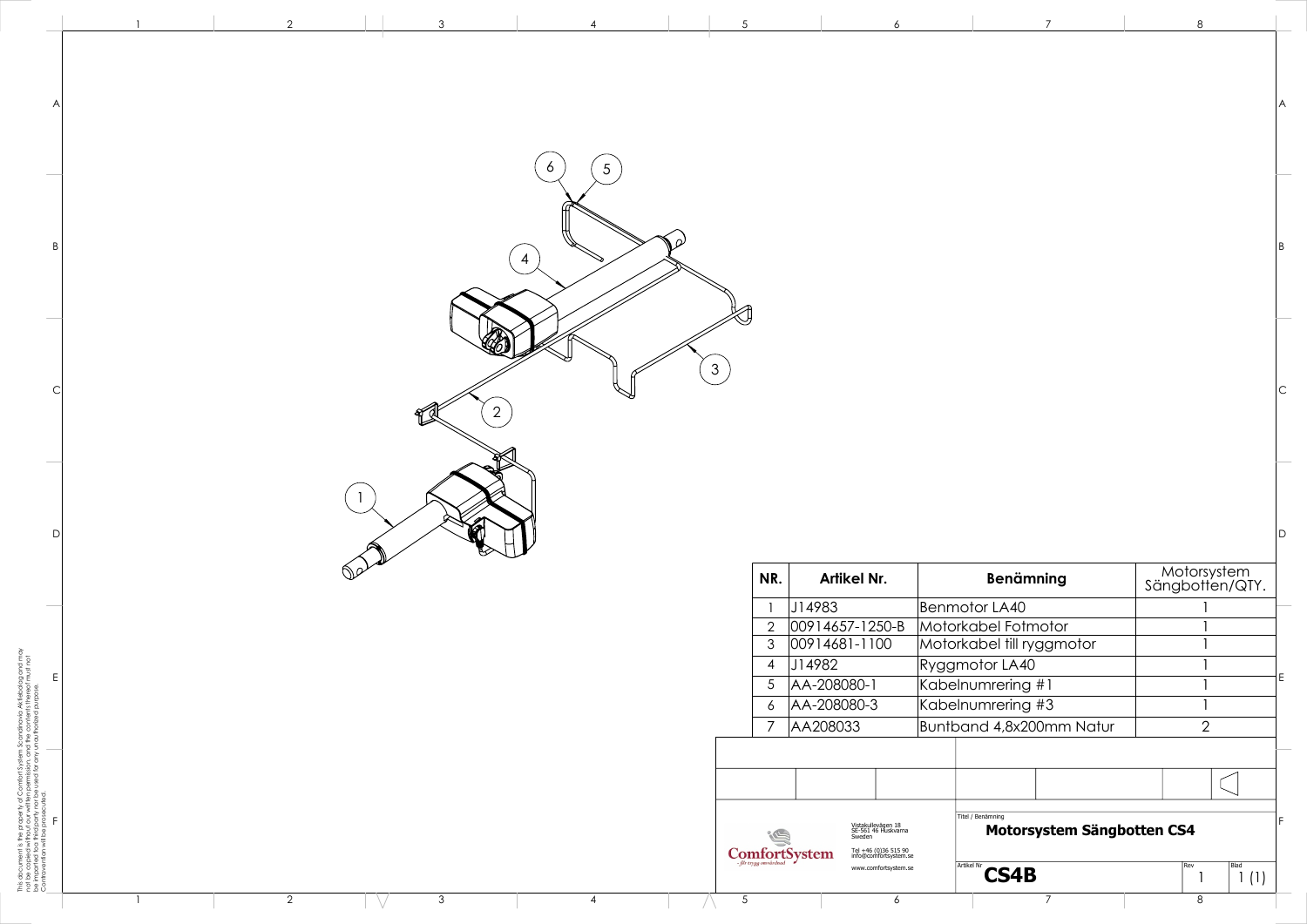|   |     |             | $\overline{2}$                      |                          | 3 |
|---|-----|-------------|-------------------------------------|--------------------------|---|
|   | Nr. | Artikel Nr. | Benämning                           | QTY.                     |   |
|   | 1   | CS514000    | Saxram inre kpl. med snabblås       | 1                        |   |
|   | 2   | CS510200    | Chassiram C-lås delbar kpl          | 1                        |   |
|   | 3   | CS142100    | Lyftram svetsad                     | 1                        |   |
| A | 4   | CS143001    | Saxram yttre svetsad                | 1                        |   |
|   | 5   | CS149211    | Hjul C-låst 100x32 R-hjul lång tapp | $\mathbf{1}$             |   |
|   | 6   | CS149210    | Hjul C-låst 100x32 lång tapp        | 3                        |   |
|   | 7   | CS148230    | Länk C-låst Komplett                | 1                        |   |
|   | 8   | CS148221    | Sexkantstång                        | 1                        |   |
|   | 9   | CS148227    | Sexkantstång                        | 1                        |   |
|   | 10  | CS148801    | Fotpedal Höger svetsad              | 1                        |   |
|   | 11  | CS148800    | Fotpedal Vänster Svetsad            | 1                        |   |
| B | 12  | AA201002    | Ändavslut 30x40x1,5-3               | 4                        |   |
|   | 13  | AA201001    | Täckpropp 18 BX DP 687 Heyco        | $\overline{4}$           |   |
|   | 14  | AA201004    | Ändavslut Plastfot 60x40 svart      | $\overline{2}$           |   |
|   | 15  | AA202096    | Ändavslut 40x30x1-3                 | $\overline{4}$           |   |
|   | 16  | AA201223    | Handtagsknopp Grön                  | $\overline{2}$           |   |
|   | 17  | AA201222    | Handtagsknopp Röd                   | $\overline{2}$           |   |
|   | 18  | AA201219    | Ändavslut IKPK 32-29 svart          | $\overline{4}$           |   |
|   | 19  | AA201007    | Täckpropp IKPT 16-14 svart          | $\overline{2}$           |   |
|   | 20  | AA202013    | BPF-F1G12 Låsstift                  | $\overline{2}$           |   |
| С | 21  | AA201070    | Lagerbussning                       | 4                        |   |
|   | 22  | CS149410    | Spårkullager                        | $\overline{4}$           |   |
|   | 23  | AA202001    | Glidbussning med fläns              | $\overline{2}$           |   |
|   | 24  | AA202006    | MC6S M10x30 fzb                     | $\overline{\mathcal{A}}$ |   |
|   | 25  | AA202004    | Spårring SGA 12                     | 1                        |   |
|   | 26  | CS068905    | CBH bult D12 L=50                   | $\mathbf{1}$             |   |
|   | 27  | AA201038    | Distansbricka 25x13x7 svart         | 6                        |   |
|   | 28  | AA202007    | K6S M8x12                           | 4                        |   |
| D | 29  | AA202153    | Låsbricka 8,4                       | $\overline{4}$           |   |
|   | 30  | AA202045    | Stoppskruv M8x6                     | $\overline{2}$           |   |
|   | 31  | AA202341    | Låssprint LCS rund 2,5 RF SS2331    | 1                        |   |
|   | 32  |             | Märketikett Sänglyft CS51.40H100    | 1                        |   |
|   |     |             | Dekal Delbar sänglyft läs           |                          |   |
|   | 33  | P51.002     | monteringsanvisning                 | 1                        |   |
|   | 34  | P51.004     | Dekal Lägesmarkering                | 1                        |   |
|   | 35  | P51.004     | Dekal Lägesmarkering                | 1                        |   |
| E | 36  | P51.003     | Dekal Låsbygel H-lyft               | 1                        |   |
|   | 37  |             | Etikett Serienummer                 | 1                        |   |
|   | 38  | AA201011    | Bricka Nylon 12,8x18x3              | $\overline{2}$           |   |
|   | 39  | CS148041    | Centrumaxel                         | 1                        |   |
|   | 40  | CS148042    | Gavelaxel                           | 1                        |   |
|   | 41  | CS519114    | Fästplåt elektronik                 | 1                        |   |
|   | 42  | CS148032    | Sprint                              | 1                        |   |
|   | 43  | AA208078    | Skruv MFT-TT M4x8                   | $\overline{2}$           |   |
| F |     |             |                                     |                          |   |



avia Aktiebolag and may<br>ntents thereof must not This document is the property of Comfort System Scandinavia Aktiebolag and may not be copied without our written permission, and the contents thereof must not be imparted toa third party nor be used for any unauthorized purpose. of our v<br>d party This document is the proton to be copied without be imparted to a third p<br>be imparted toa third p<br>Contravention will be p

- V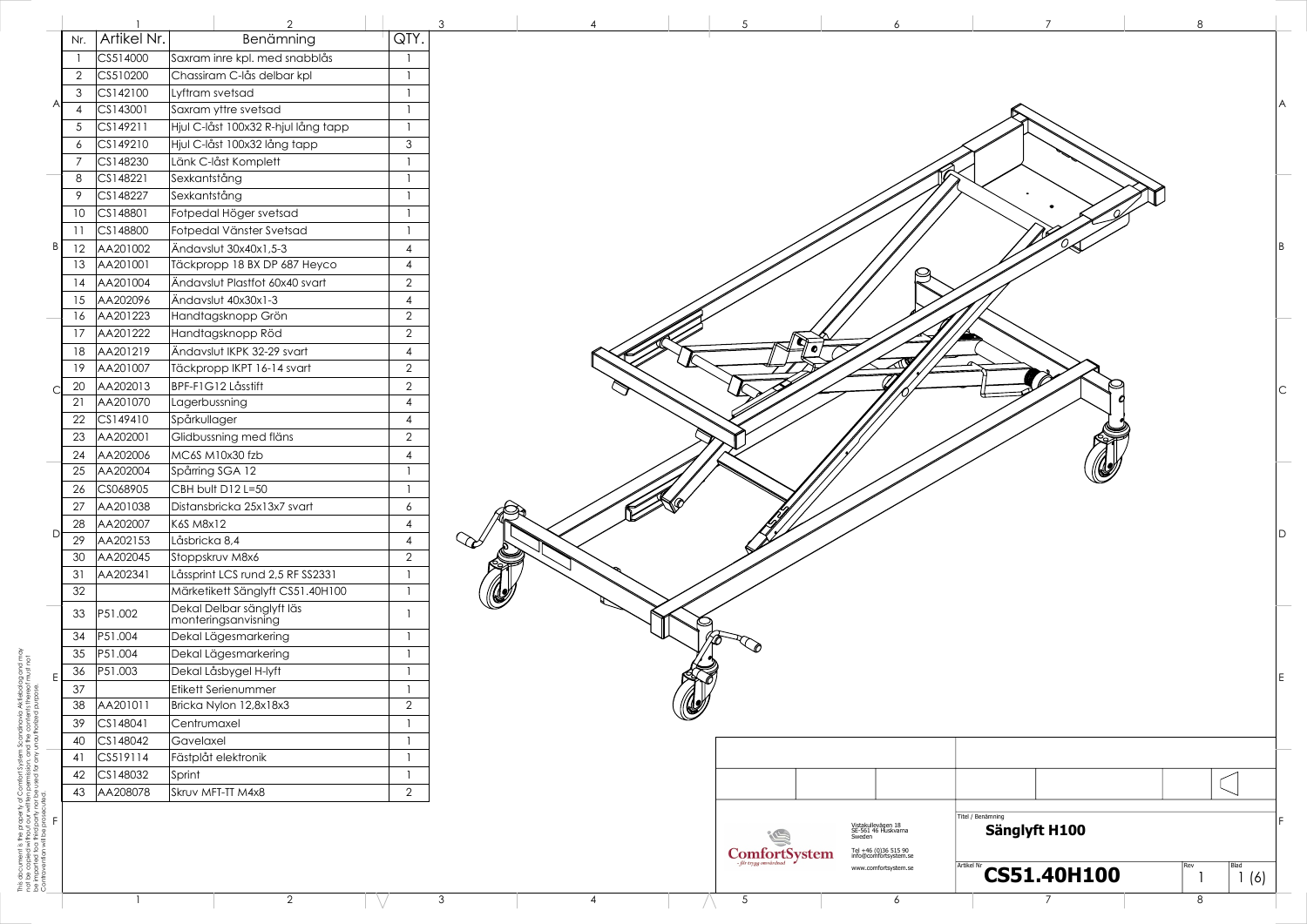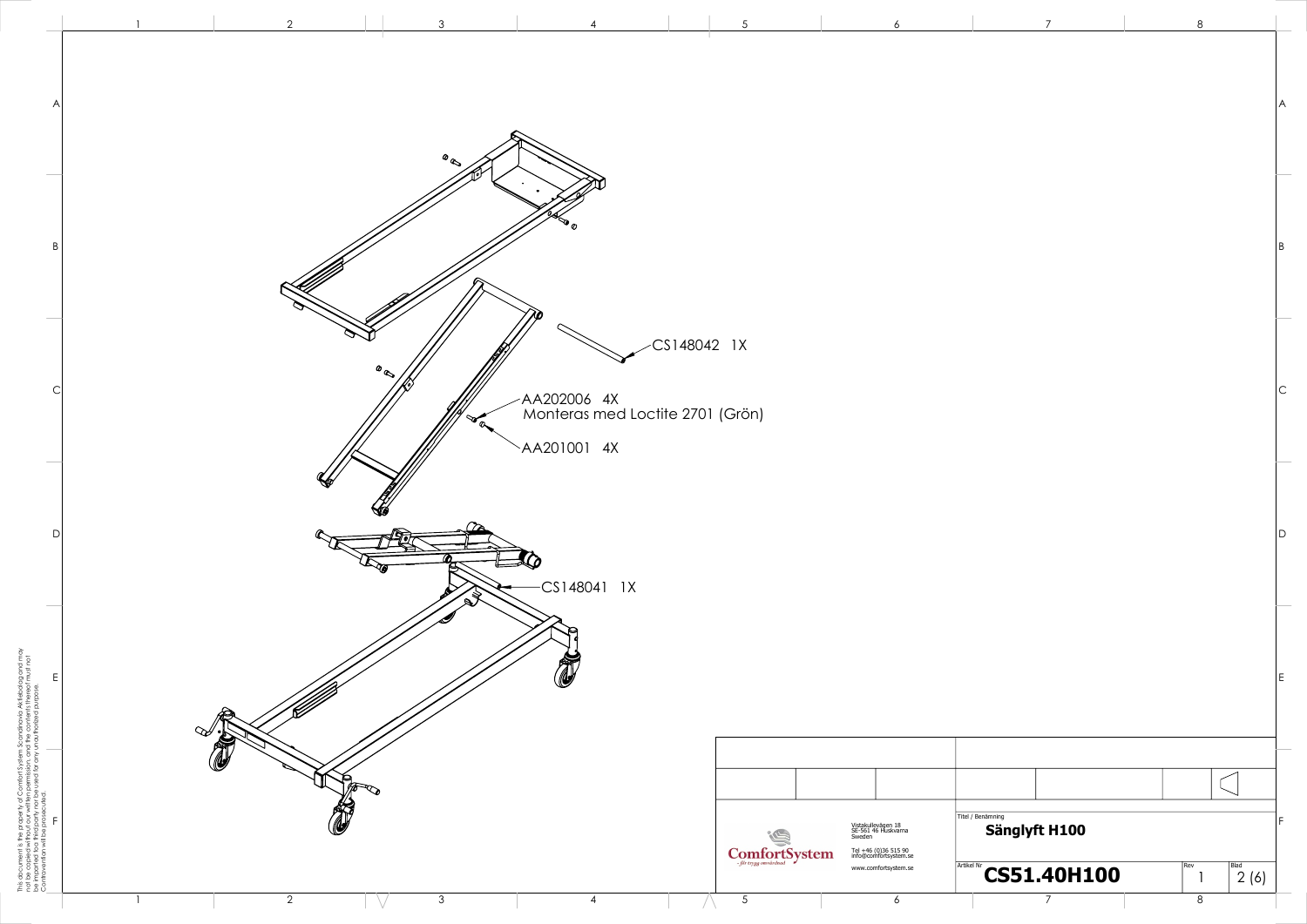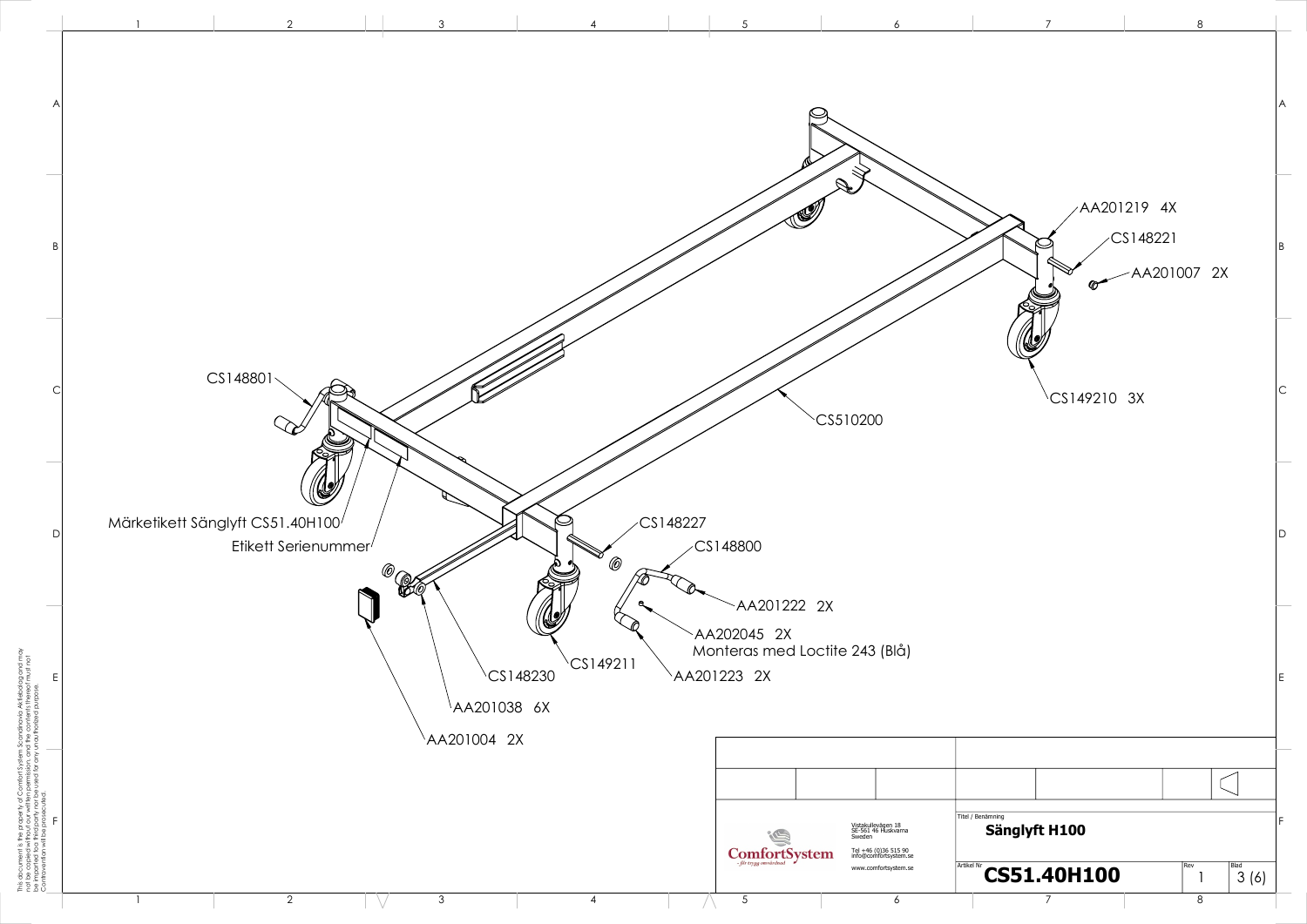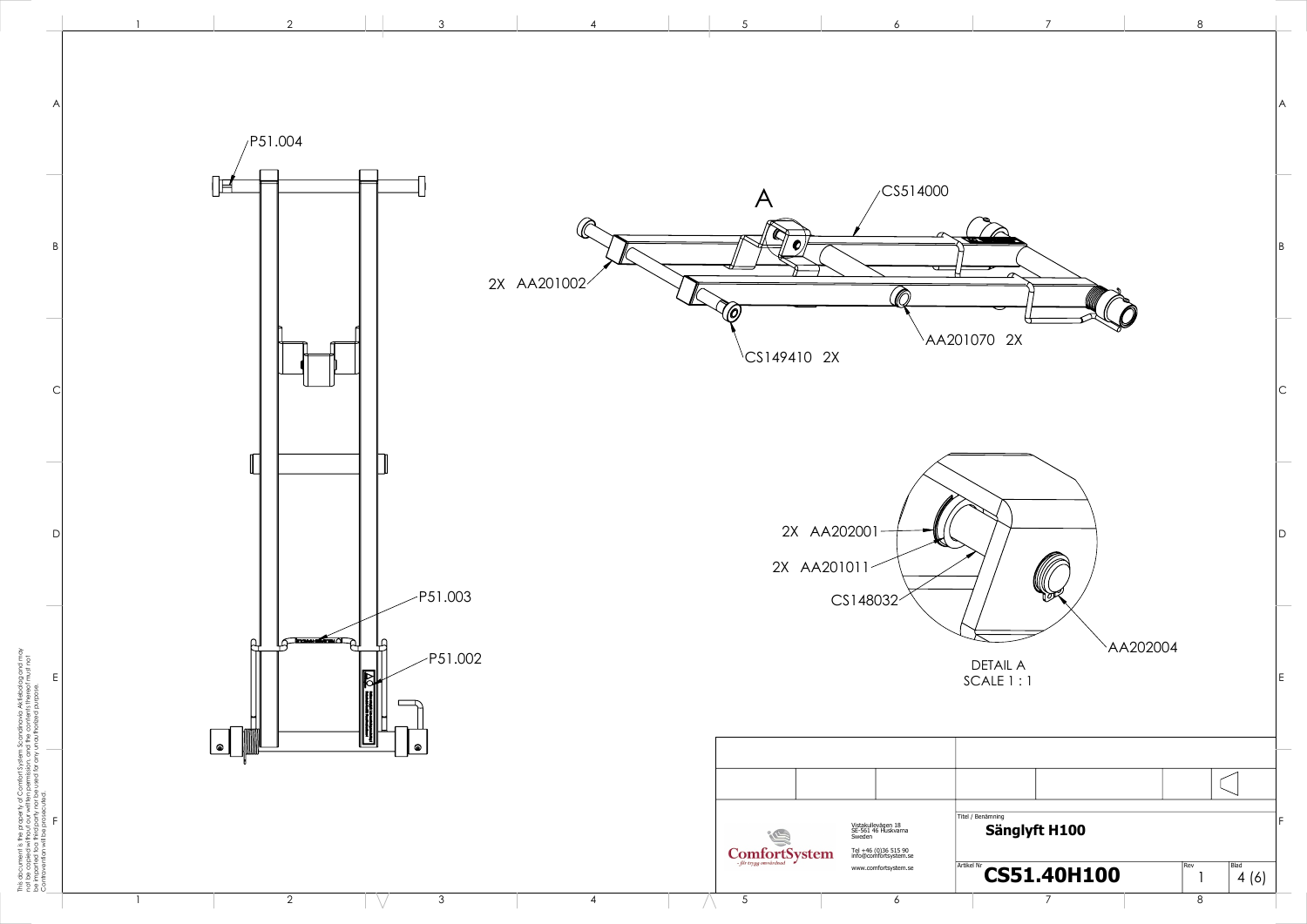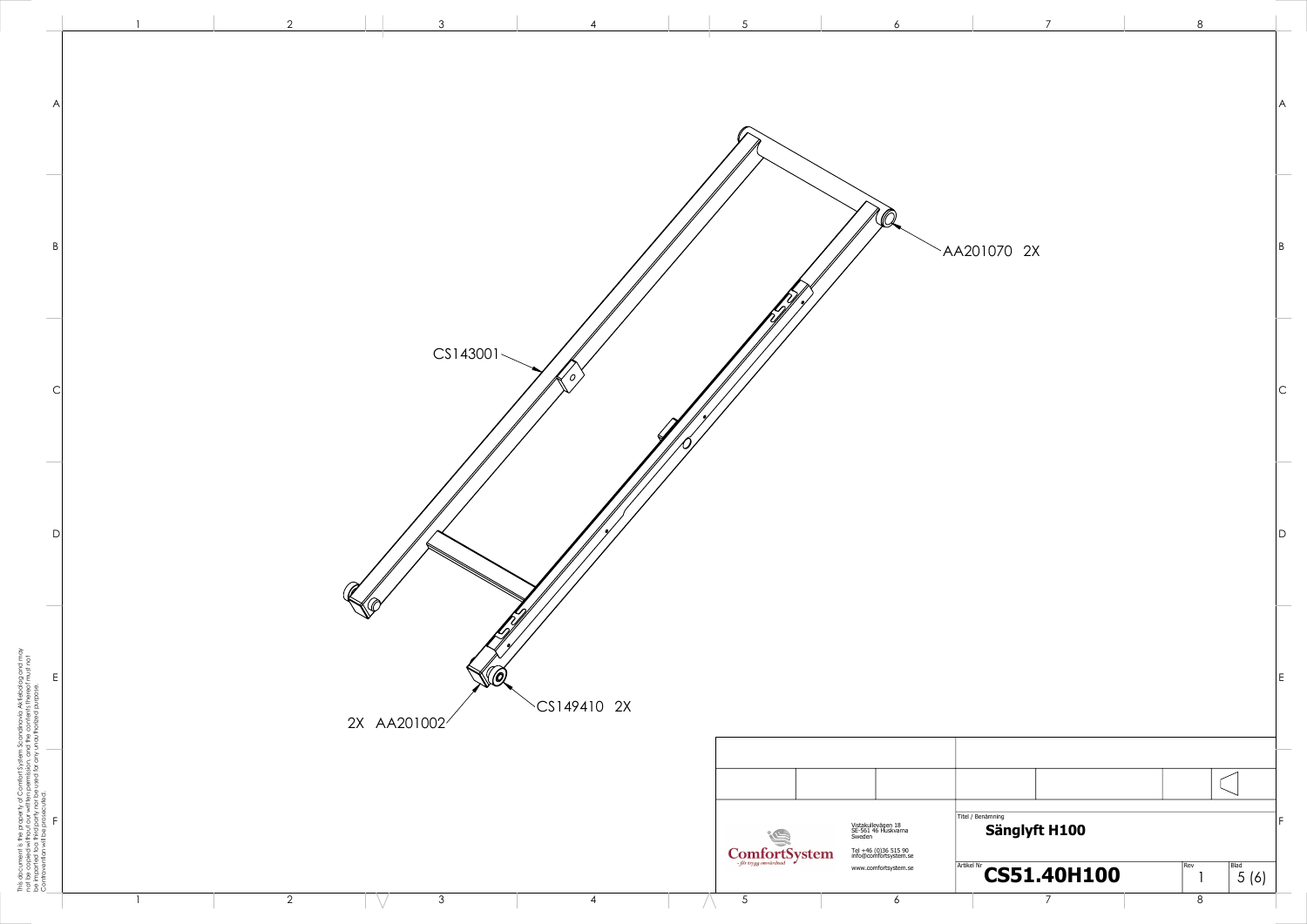